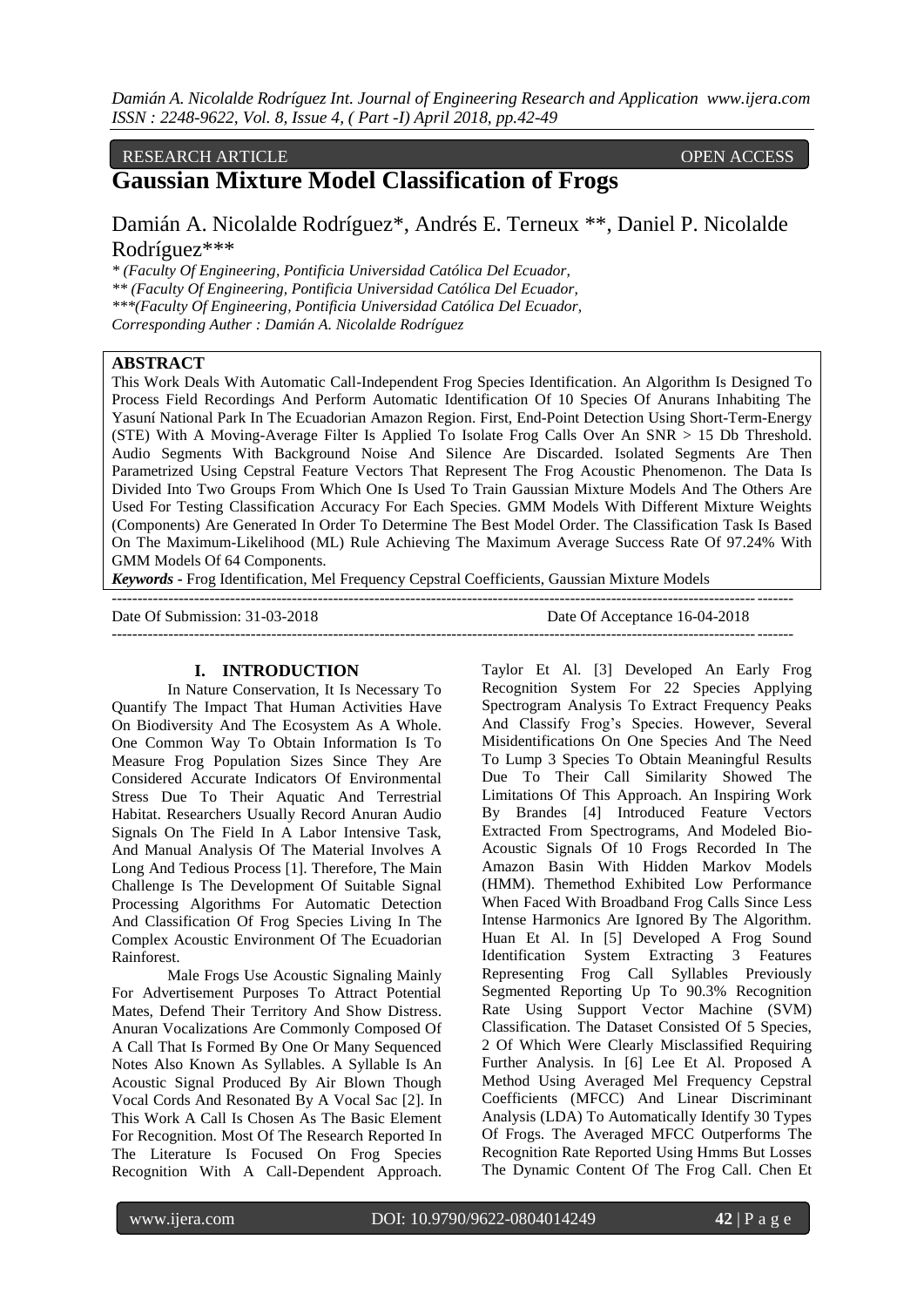Al. In [7] Suggested A Method Based On Preclassification Of Syllable Lengths, And A Multi-Stage Averaged Spectrum (MSAS) With Template Matching. This Approach Reported The Best Recognition Rate On A Dataset Of 18 Frog Calls When Compared To Other Methods Based On Dynamic Time Warping (DTW), K-Nearest-<br>Neighbor (Knn) And SVM. However, (Knn) And SVM. However, Misclassification Of Species With Similar Spectrum Was Reported.

Recently, Bedoya Et Al. In [8] Suggested An Unsupervised Methodology For Automatic Identification Based On A Fuzzy Classifier And Mfccs. The Method Was Tested Successfully With 13 Species Of Anurans Found In Colombia. The Call Dependent Nature Of The Approach Does Not Take Into Account The Individual Call Variations That Many Frog Species Exhibit [9].

A Call-Independent Frog Identification System Is Desired Since It Enables Species Recognition Despite The Call Type Produced [8]. Research In This Area Has Been Extensively Focused On Birds [10], [11] And Odontocetes [12]. Aboudan Et Al. In [13] Tested The Ability Of MFCC And Linear Predictive Cepstral Coefficients (LPCC) In The Frog Recognition Process Using GMM. However, Real Recordings Were Not Used At All. They Used Synthetic Sequences Of Frog Calls In Their Experiments, And The GMM Model Complexity Is Limited To One Mixture Weight.

In This Work, We Test The Ability Of MFCC With GMM To Recognize Calls Of 10 Frog Species Inhabiting The Yasuní National Park In Ecuador. The Recordings Were Made In The Rainforest Which Is Characterized By A Complex Acoustic Environment. Thus, It Is Possible To Find Different Sounds: Birds, Bats, Crickets, Mammals And Other Frog Species Sharing The Spectrum At The Same Time. Experimental Results Demonstrated The Effectiveness Of The Proposed Method To Achieve Call-Independent Recognition On Real Recordings Made In The Wilderness.

This Paper Is Organized As Follow. Section 2 Describes The Acoustics Database Used For This Work. Section 3 Details The Procedure To Isolate Frog Calls. Section 4 Explains The Generation Of GMM Models. Section 5 Describes The GMM Models. Section 5 Describes Identification Process Of Frog Species. The Proposed Method Is Evaluated On Real World

Recordings In Section 6. Finally, A Discussion And Conclusions Are Summarized In Section

# **II. ACOUSTICS DATABASE**

The Database Of Frog Calls Used In This Study Was Provided By Museo De Zoología Of Pontificia Universidad Católica Del Ecuador (PUCE) [14]. Recordings Were Made Using A<br>Sennheiser K6-ME67TM Unidirectional Sennheiser K6-ME67TM Unidirectional Microphone Attached To Digital Recorders Olympus LS-10TM Or Marantz PMD660TM With Sampling Frequency Of 44100 Hz And 16-Bit Resolution. The Recording Schedule Was From 19h00 To 2h00 At Natural Ponds Located Within The Yasuní National Park In The Amazon Basin Of Ecuador. In The Study Zone More Than 128 Anuran Species Have Been Identified. For Our Experiments The 10 Frog Species Listed In Table 1 Were Chosen Based Upon Availability.

**Table 1.** Frog Species Database

| Family          | Gender                      | Code     |
|-----------------|-----------------------------|----------|
| Bufonidae       | Rhinella margaritifera      | $f_{01}$ |
| Craugastoridae  | Pristimantis conspicillatus | $f_{02}$ |
| Hylidae         | Dendropsophus bifurcus      | $f_{03}$ |
| Hylidae         | Dendropsophus Triangulum    | $f_{04}$ |
| Hylidae         | Hypsiboas alfaroi           | fos      |
| Hylidae         | Hypsiboas calcaratus        | $f_{06}$ |
| Hylidae         | Hypsiboas cinerascens       | $f_{07}$ |
| Hylidae         | Osteocephalus fuscifacies   | $f_{08}$ |
| Leptodactylidae | Engystomops petersi         | $f_{09}$ |
| Leptodactylidae | Leptodactylus discodactylus | $f_{10}$ |

## **Acoustic Environment At Yasuní National Park**

At The Study Site, The Reliability Of Frog-Call Recognition Algorithms Is Affected By The Influence Of Noise That Degrades The Quality Of Field Recordings. First, Antrophogenic Sound Sources Like AC Generators, Traffic Noise From Trucks And Oil Drilling Activities Introduce An Important Component Of Noise Disturbing The Range Of Interest. Second, Biogenic Sound Sources Like Crickets Introduce A Noise Level That Is Present While Frog Sounds Are Active. Also, Natural Sound Sources Like Rain And Wind Are Present. Figure 1 Shows The Spectrogram Of A Rinhella Margaritifera Call Referring Antrophogenic And Biogenic Sound Presence.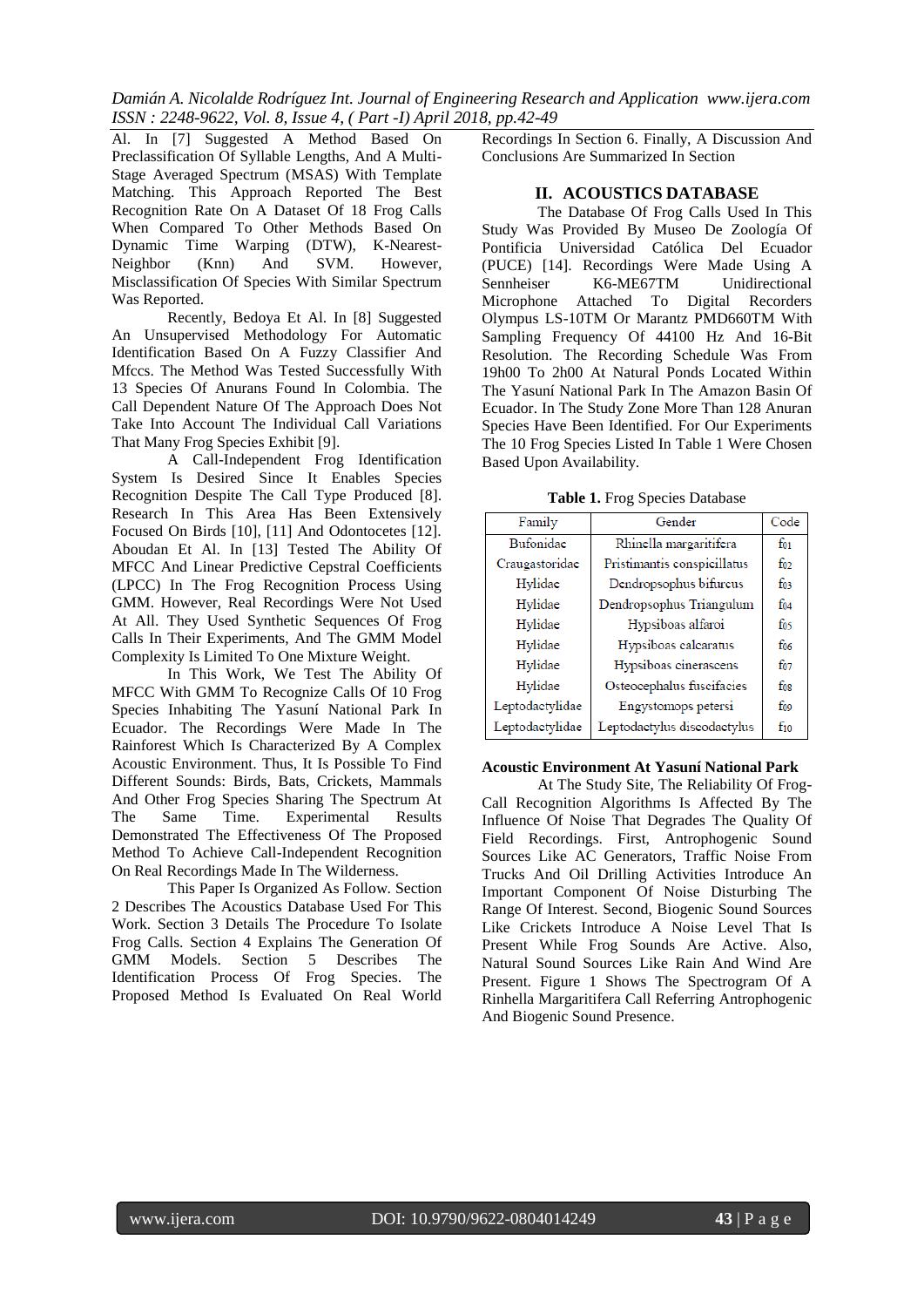

**Fig 1.** Spectrogram Showing A Rinhella Margaritifera Call In The Presence Of Noise Sources In The Study Zone (A) Antrophogenic (AC Generator) (B) Biogenic (Insects).

A Selection Of Bio-Acoustic Material Was Performed For Producing Ground-Truth For Training The GMM Models As Described In Section 4 As Well As For Testing The Created Models As Described In Section 5. In Addition, The Frogcall Activity Detector In The Segmentation Step Have To Be Carefully Tuned In Order To Reduce The Impact That Noise Sources Could Have On The Classification Stage.

#### **Audio Selection And Annotation**

The Bioacustic Material Used For The Experiments Was Selected By Specialists To Ensure That Only Best Quality Audio Was Utilized To Generate A Ground-Truth Corpus For Training And Testing The Algorithm. In General Terms, Audio Segments With Frog Calls SNR > 15 Db, No Multi-Species Overlap And Without Clipping Were Manually Selected. Field Recordings Containing<br>Human Voice. Mechanical Artifacts Or Mechanical Artifacts Or Anthropogenic Sound Sources Were Discarded [15]. Segmentation Of Frog Calls Was Performed Automatically Applying The Signal Processing Algorithm Described In The Following Section. Automatic Call Segmentation Was Preferred For Training The Models Encouraged By The Experience Reported In [16] After Manual Segmentation Attempts Resulted In Specialist-Bias And Lack Of Consistency Among Different Annotators [15].

### **III. FROG CALL SEGMENTATION**

Since A Frog Call Was Chosen As The Basic Element Of Species Identification, A Segmentation Technique That Detects Calls While Avoiding Portions Of Silence And Noise Is Required. The Technique Described Here Is Based On Short-Time-Energy (STE), And Endpoint Determination To Detect Audio Segments Containing Frog Calls. Figure 2 Shows The Frog Call Segmentation Diagram.



**Fig. 2.** Frog Call Segmentation Diagram.

An Algorithm For Automatic Segmentation Of Frog Calls Was Adapted Based On The Classic Endpoint Detection Algorithm Proposed For Human Voice Analysis In [17]. First, A Band-Pass FIR Filter Is Applied On The Original Audio Signal S With Cut-Off Frequencies 600 − 5000 Hz. The Filter's Bandwidth Is Selected In Order To Contain Most Of The Energy Present In The 10 Frog Calls Studied. The Filter Is Used For The Audio Segmentation Procedure, But Not For Training And Recognition Steps. The Filtered Signal Sf Is Then Divided Into 10 Ms Frames With No Overlapping In Order To Calculate A Modified Short-Time Energy (STE) Sequence According To:

$$
E(n) = \sum_{m=(n-1)N+1}^{nN} s_f(m)^2,
$$
 (1)

Where E(N) Is The Energy Of Frame N, Sf (M) Is The Filtered Discrete-Time Signal And N Is The Number Of Samples Of Each 10 Ms Frame.

A Moving-Average Filter Is Then Applied To E(N) To Get A Smooth Version Of The STE Sequence. A Whole Frog Call Is Then Delimited Rather Than Each Separated Note. The Moving Average Filter Is Applied According To The Following Formula:

$$
E_s(n) = \frac{1}{2Na+1}(E(n+Na) + E(n+Na-1) + \cdots + E(n-Na)), \quad (2)
$$

Where Es(N) Is A Smoothed Version Of E(N), Na Is The Number Of Adjacent Points In Each Size Of  $E(N)$ , And  $2N + 1$  Is The Total Numbers Of Data Points For The Moving-Average Calculation. In Our Experiments A Value Of  $Na = 10$  Proved Sufficient To Detect The Frog Calls In Table 1.

### **End Point Detection**

Endpoint Detection Of Frog Calls Is Performed According To The Decision Rule Suggested By Rabiner In [17] With Little Modification. The Algorithm Is Described In The Following Steps:

1) Compute The Mean Value Of 13 Values Of Es(N). The 13 Values Consider The 10 First And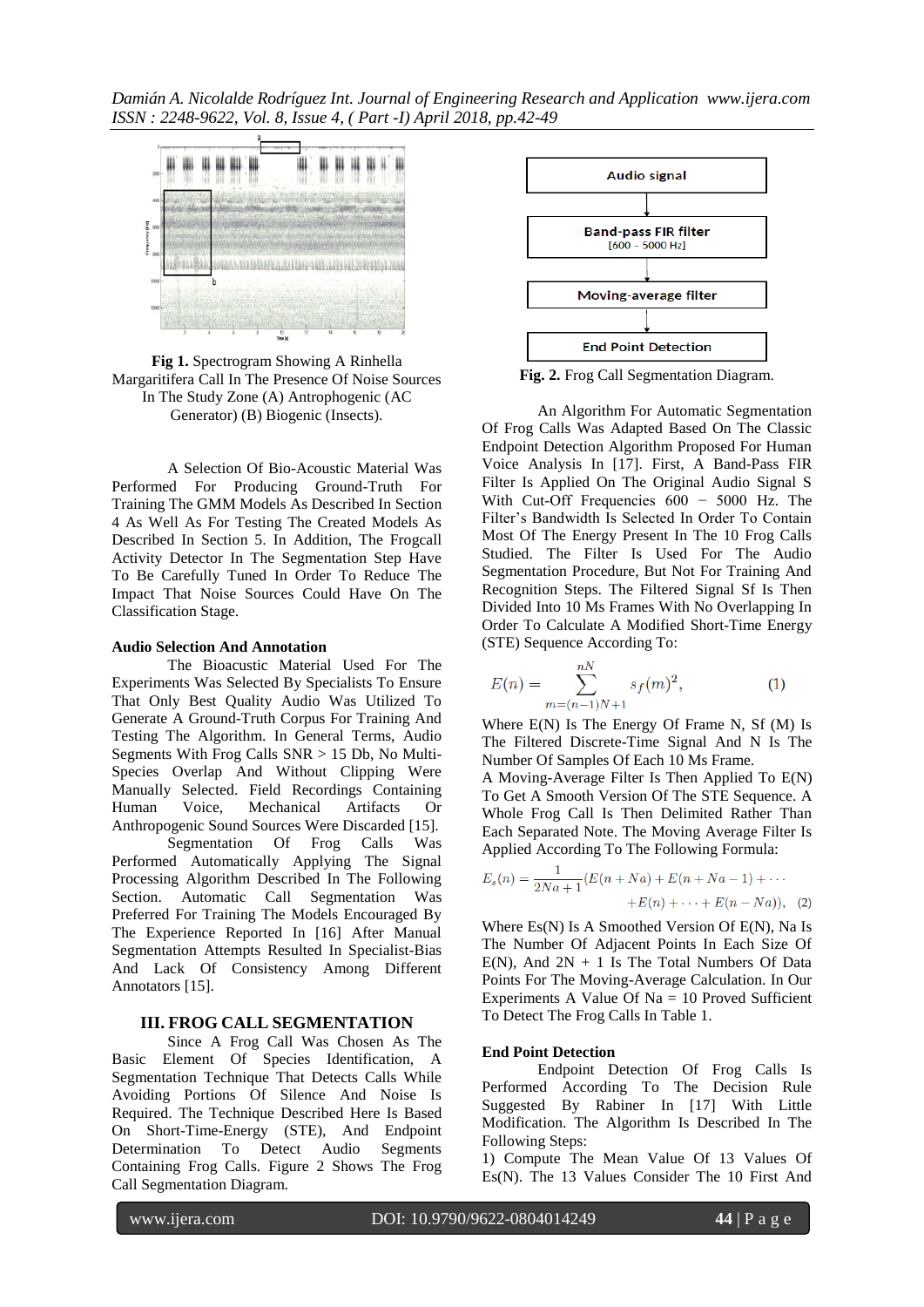*Damián A. Nicolalde Rodríguez Int. Journal of Engineering Research and Application www.ijera.com ISSN : 2248-9622, Vol. 8, Issue 4, ( Part -I) April 2018, pp.42-49*

The 3 Last Values Of The Sequence Es(N). This Mean Value Represents An Estimation Of The Background Noise Energy.

2) Verify If 3 Consecutive Values Of Es(N) Are Bigger Than An Established Threshold, To Determine The Starting Point Of A Call. Subsequently, Verify If 3 Consecutive Values Are Lower Than The Threshold To Determine The End Point Of The Call.

The Threshold Value Was Chosen Empirically To Ensure That Only Calls With  $SNR \geq 15$  Are Detected. For This Study A Threshold Value Of 40 Times The Estimation Of Background Noise Energy Is Used. Figure 3 Shows Calls Of Rinhella Margaritifera Detected Using The Proposed Segmentation Algorithm In A Field Recording.



**Fig. 3**. End Point Detection In A Field Recording Of Rinhella Margaritifera. (A) Original Signal With End Point Detection. (B) Short Time Energy Of 10[Ms] Blocks, E(N). (C) Smooth Version Of E(N), Es(N) And Threshold Location.

# **IV. MODELING FROG CALLS AS AUSSIAN MIXTURE MODELS**

The Procedure Followed To Model Frog Species Using Gaussian Mixture Models (GMM) Is Described In This Section. First, Frog Calls Are Characterized Using Mel Frequency Cepstral Coefficients (MFCC) [18]. Mfccs Are Expected To Model The Underlying Parameters Of The Mechanism Of Sound Production Of The Frogs. These Parameters Have Shown Inter-Species Variability In Tree Frogs.

### **Mel Frequency Cepstral Coefficients**

In The Present Work, MFCC Coefficients Are Used To Represent The Audio Features That Describe The Acoustics Characteristics Of Frog Calls. In The Literature Different Kinds Of Audio Features Have Been Proposed For Audio Analysis With MFCC Achieving Best Results In Speaker Identification [18]. Moreover, Mel Cepstral Coefficients Have Shown A Robust Performance In Presence Of Non-Stationary Noise Which Is Commonly Found In Field Recordings In The Amazon Forest Environment. We Extracted 14 MFCC Coefficients And Formed A Feature Vector Of 13 Elements Discarding The First Coefficient. Mel Cepstral Features Were Extracted Using The Matlab Audio Analysis Library Available In [20] Which Is Implemented Based On The Auditory Toolbox By Slaney In [19].

Only Audio Segments Of The Original Audio Signal S That Resulted Of Applying The Procedure Described In Section 3 Were Considered For Feature Extraction Step. Each Audio Segment Was Divided Into 40 Ms Blocks With 50% Overlap And Hamming Windowed. MFCC Coefficients Are Extracted From Each Block Resulting In A Matrix Of MFCC Coefficients. The Consecutive Feature Vectors Represent The Spectral Characteristics Of A Frog Call, And The Sequence Of Vectors Contain Implicit The Time-Varying Features Of The Call.

### **Gaussian Mixture Model Description**

The Probability Density Function Of The Frog-Calls Feature Vector Is Represented By A Gaussian Mixture Density Of M Components [21]:

$$
p(\overrightarrow{x} | \lambda) = \sum_{i=1}^{M} p_i b_i(\overrightarrow{x}), \qquad (3)
$$

Where  $\vec{x}$  Is A D-Dimensional Feature Vector (In Our Case Containing 13 MFCC Coefficients),  $b_i(\vec{x})$ ,  $i=1,...,M$ Are The Component Densities, And  $p_i$ ,  $i = 1, ..., M$ , Are The Mixture Weights. Each Component Density Is A Gaussian Function Of D Variables:

$$
b_i(\overrightarrow{x}) = \frac{1}{(2\pi)^{D/2}|\Sigma_i|^{1/2}} \exp\left\{-\frac{1}{2}(\overrightarrow{x} - \overrightarrow{\mu}_i)' \Sigma_i^{-1}(\overrightarrow{x} - \overrightarrow{\mu}_i)\right\},\tag{4}
$$

With Mean Vector  $\mu_i$  And Covariance Matrix  $\Sigma_i$ . The Mixture Weights Satisfy The Constraint  $\sum_{i=1}^{M} p_i = 1$ . The Density Model Is Denoted By The Mean Vector, Covariance Matrix And The Mixture Weights As:

$$
\lambda = \{p_i, \overrightarrow{\mu}_i, \Sigma_i\}, \ i = 1, ..., M. \tag{5}
$$

In The Automatic Identification Task, A GMM Model  $(\lambda)$  For Each Frog Species Of Yasuní National Park Was Generated. For The Experiments, We Chose A Unique Diagonal Covariance Matrix Per Generated GMM To Simplify The Models. It Is Important To Consider That Frog Calls Are Less Complex Than Human Utterances Which Are Composed Of Many Different Sounds. Frogs Produce Fewer Kinds Of Sounds And Posses A Limited Vocabulary. We Tested GMM Models With Different Number Of Components M In Order To Establish The Best Model Order In Terms Of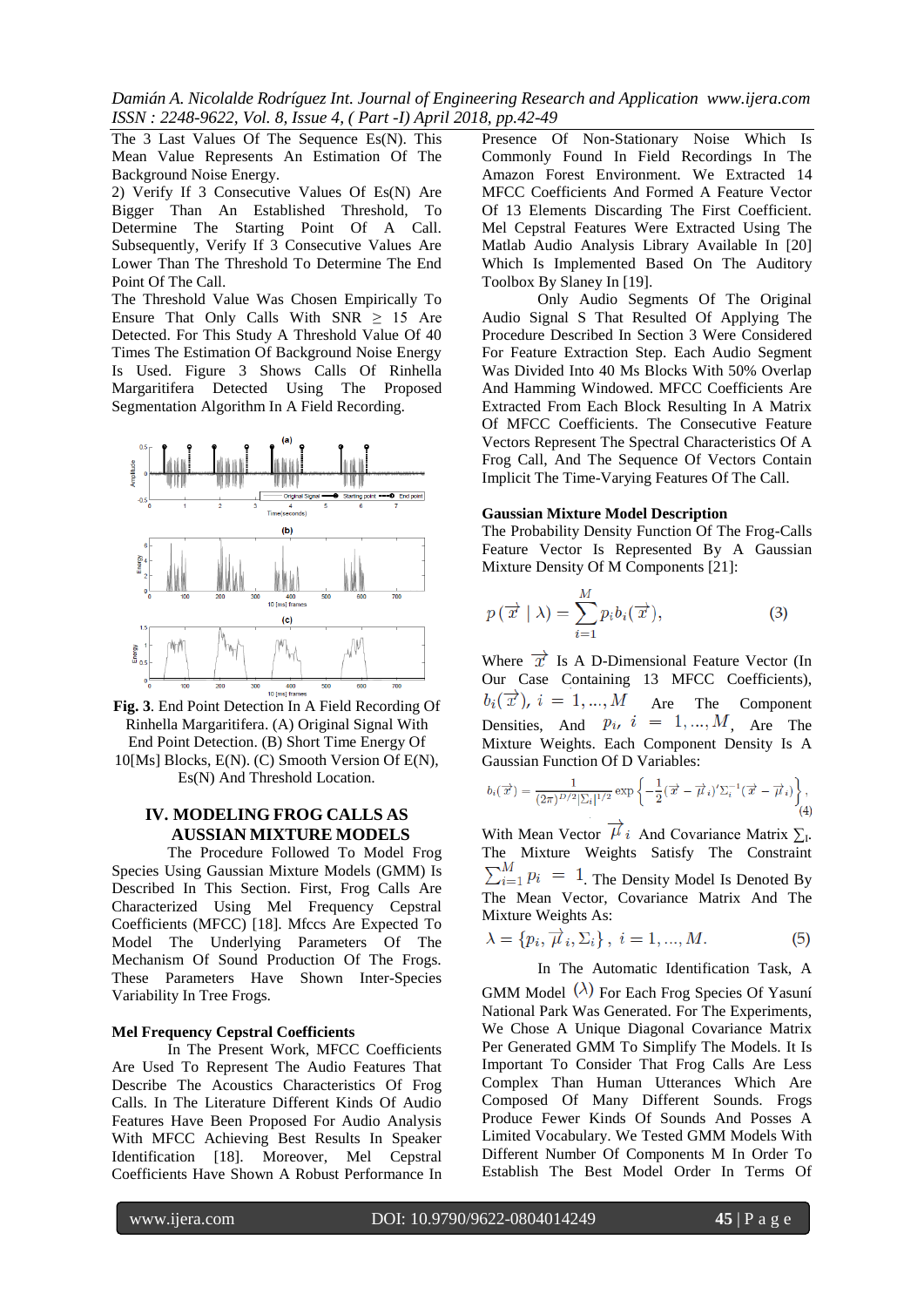*Damián A. Nicolalde Rodríguez Int. Journal of Engineering Research and Application www.ijera.com ISSN : 2248-9622, Vol. 8, Issue 4, ( Part -I) April 2018, pp.42-49*

Performance While Keeping The Complexity Of The Model Relatively Low.

### **Training The Frog Models**

Figure 4 Shows The Training Process Diagram. The Main Objective Is To Obtain A Database Of 10 GMM Models That Represents The Frog Species,  $f_k$ ,  $1 \ge k \ge 10$ .





First, It Is Necessary To Select Audio Segments That Contain Calls Of Each Species,  $F_k$ . The Selection Procedure Followed The Guidelines Proposed In [15]. Then, The Frog Call Segmentation Procedure Of Section 3, Was Applied To The Selected Audio Segments. As A Result, A Ground-Truth Database Of Isolated Frog Calls For The Studied Species  $F_k$  Was Generated. The Resultant Corpus Was Divided Into Two Groups. One Used To Train The GMM Models And The Other For Testing The Classification Accuracy Of The Proposed Algorithm. The MFCC Extraction Procedure Of Section 4.1 Was Applied To The Corpus To Obtain A Matrix Of Cepstral Features Of The Calls. This Matrix Of Cepstral Features Is Used To Estimate The Maximum-Likelihood Parameters Of The Gaussian Model  $\Lambda_k$ , Associated With The Species  $F_k$ , Using The Expectation-Maximization (EM) Method. We Followed The Guidelines Described In [21], But Modified Accordingly To Frog Species Recognition Based On Their Advertisement Calls.

### **V. MODELING THE FROGS SPECIES**

**Figure 5** Shows The Identification Process Diagram.



**Fig. 5.** Identification Process Diagram.

After Applying The Frog-Call Segmentation Algorithm To The Input Audio, NC Audio Segments Were Obtained For Classification. The Identification Procedure Of Figure 5 Was Applied To Each Isolated Call Since For This Project We Required To Identify The 10 Species Of Yasuní National Park In Table 1, A Set Of Ten Frog Species  $F = \{f_{01}, f_{02}, \ldots, f_{10}\}$  Was Established. Each Frog Species Is Represented By A Model  $\lambda_k$ ,  $k = 1$ , 2, ..., 10. The Goal Is To Find The Frog Model Which Has The Maximum Posterior Probability For An Input Sequence  $\overrightarrow{X} = {\overrightarrow{x}_1, ..., \overrightarrow{x}_T}.$  For This Study, The Input Sequence Is A Matrix Of MFCC Coefficients Of Each Call W Of The Audio Signal. Minimum Error Bayes's Decision Procedure Was Applied To Tackle This Problem:

$$
\hat{f} = \arg\max_{1 \le k \le 10} \Pr(\lambda_k | \overrightarrow{X}) = \arg\max_{1 \le k \le 10} \frac{p(X | \lambda_k)}{p(\overrightarrow{X})} \Pr(\lambda_k),
$$
\n(6)

 $\hat{J}$  Is Considered The Identified Frog. Assuming Identical Prior Probabilities Of Frog Species $\Pr(\lambda_k)$ And The Value  $p(X)$  Is The Same For All Models, The Decision Rule Becomes:

$$
\hat{f} = \arg\max_{1 \le k \le 10} p(\overrightarrow{X} | \lambda_k). \tag{7}
$$

Using Logarithms And Assumed Independence Between Observations, The Decision Can Be Expressed As:

$$
\hat{f} = \arg \max_{1 \le k \le 10} \sum_{t=1}^{T} \log p(\overrightarrow{x}_t | \lambda_k).
$$
 (8)

Each Audio Segment On The Input W Is Composed Of T Blocks. So, The Expression In Eq. 8 Is Dependent On T Value. Normalizing Eq. 8 Based On T Value, We Have: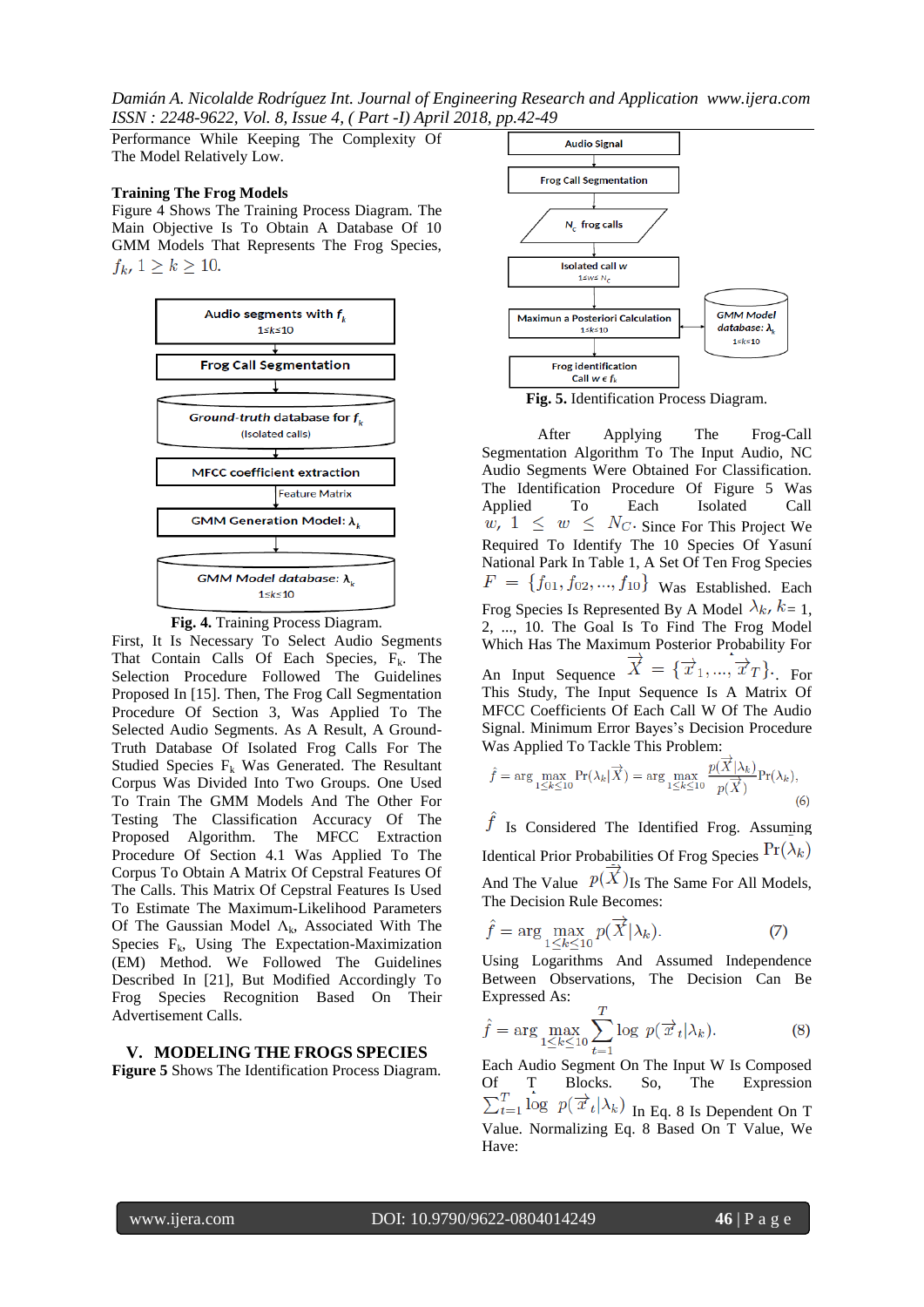$$
\hat{f} = \arg\max_{1 \le k \le 10} \frac{1}{T} \sum_{t=1}^{T} \log p(\overrightarrow{x}_t | \lambda_k).
$$
 (9)

The Value Of Max 
$$
\left[\frac{1}{T}\sum_{t=1}^{T}\log p(\overrightarrow{x}_t|\lambda_k)\right], 1 \leq k \leq 10,
$$
 Is

Interpreted As The Maximum Likelihood Of The Model  $\lambda_k$  That Bestmatches The Input Signal. However, The Amazon Region Is An Environment With High Biodiversity, Where There Are Many Animal Sounds (Birds, Bats, Crickets, Mammals, Other Frog Species, Etc). It Is Important To Exclude Input Signals That Do Not Belong To The 10 Frog Species Of Table 1, Establishing A Threshold  $\gamma_k$ For The Maximum Likelihood Value. Thus, The Input Signal Will Be Accepted As A Frog Call Of Species In Table 1 As Long As:

$$
\max_{1 \le k \le 10} \frac{1}{T} \sum_{t=1}^{T} \log \ p(\overrightarrow{x}_t | \lambda_k) \ge \gamma_k. \tag{10}
$$

### **VI. EXPERIMENTAL RESULTS**

We Applied Real Field Recordings Attained At Yasuní National Park, In The East Of Ecuador Between 2001 To 2015 During Night Time, To Our Algorithms In Order To Evaluate The Performance Of The Proposed Method. The Experiments Are Performed Using Matlab R2014(A) In A Computer With Processor Intel Core<sup>tm</sup> I5 CPU M520 @ 2.4 Ghz, 4G RAM And 64 Bits Operative System Windows 7 Professional. The Acoustic Database Described In Section 2 Was Used For The Experiments. The Call Frog Segmentation Procedure, As Explained In 3, Was Applied To The Original Recordings To Get An Audio Corpus Consisting Of 871 Calls Belonging To 10 Frog Species. These Calls Were Divided Approximately In 33% For Training And 66% For Testing As Shown In Table 2. The Algorithm Accuracy Was Tested Based On The Rate Of Correctly Recognized Calls Versus The Total Number Of Calls:

$$
\text{Success rate}(\lambda_k) = \frac{\text{Calls successfully recognized (Frog } k)}{\text{Total calls (Frog } k)}.\tag{11}
$$

Table 2 Shows The Results Of Testing The Proposed Algorithm On The Evaluation Corpus. Also, There Is A Description Of Number Of Calls Used To Train The Model As Well As Number Of Calls Used To Test The Recognition Algorithm. Additionally, GMM Models With Different Components Values, M = 1, 2, 4, 8, 16, 32, 64, Were Generated In Order To Determine The Best Model Orders In Terms Of Recognition Performance.

Table 2 Also Describes The Obtained Success Rate For Each Frog Species Based On Testing The Identification Task In The Created 10 GMM Models With Different Component Values, M. Table 3 Shows The Average Success Rate For

Frog Call Recognition Based On The Number Of GMM Components, M.

Results Of The Experiments Showed Good Average Success Rate With GMM Of 4 Or More Components. The Average Success Rate With GMM Of 4 Components Is 95.01%. The Maximum Average Success Rate In Our Experiments Is 97.24%. This Value Was Obtained With The GMM Model Of 64 Components. The Minimum Individual Success Rate Value Associated With  $F_{03}$  Was 89.18% And The Maximum Individual Success Value Is 100%. This Value Is Associated With 5 Frog Species. Based On The Results Found On Tables 2 And 3, The Performance Of The Classification Task Suggest That The Usage Of The Proposed Algorithm With GMM Models Of 4 Or More Components In The Complex Acoustic Environment Found In The Amazon Basin Of Ecuador Is Promising.

Accuracy Of The Automatic Frog Call Recognition Is Remarkable When Using 64- Component Gmms Obtaining A Maximum Rate Of 100% While Keeping A Minimum Of 89.1 % For  $F_{03}$ . The Drop In Performance For  $F_{03}$  Classification Is Due To Noisy Recordings. As Expected, The Accuracy Rate Improves When The Number Of GMM Components Increases. A Trade-Off Between Accuracy And Computational Complexity Was Observed And Should Be Taken Into Consideration For Practical Deployment Of The Algorithm.

Our Algorithm Is A Very Helpful Tool In Analyzing The Presence Of Frog-Calls In Recordings Of Frogs Made In The Wild. Since There Are Several Hundred Hours Of Frogs Bioacustic Material In PUCE Archive Without Identification, The Application Of Our Algorithm Is Expected To Save Time In Metadata Generation As Well As Improve The Inventory Procedure Without The Need Of Specialists Whom Are Scarce And Expensive.

Also, The Application Of Our Algorithm In Long Recordings Might Be Used For Wildlife Monitoring And Biodiversity Estimation Efforts Based In Acoustic Methods.

DISCUSSION BIOLOGY + RESULTS APPLIED TO BIOLOGY

| Table 2 Success Rate For Frog Call Recognition. |  |  |  |
|-------------------------------------------------|--|--|--|
|-------------------------------------------------|--|--|--|

| <b>Ettera</b>    | ext Costin<br><b>CEYMENTINGS</b> | <b>SALES CONTINENT</b><br><b>C'Ennetteres)</b> | $#$ of Calls<br><b>CEASTORY</b> | <b>Notice test</b><br><b>Christian</b>                                                                                                                                                                                                                                                                                                                                                                                                                                                                                                                                                                                                                                                                      | <b>PELLET CATALOG</b><br><b>Education CAME</b>                                                                                                                                                                               |
|------------------|----------------------------------|------------------------------------------------|---------------------------------|-------------------------------------------------------------------------------------------------------------------------------------------------------------------------------------------------------------------------------------------------------------------------------------------------------------------------------------------------------------------------------------------------------------------------------------------------------------------------------------------------------------------------------------------------------------------------------------------------------------------------------------------------------------------------------------------------------------|------------------------------------------------------------------------------------------------------------------------------------------------------------------------------------------------------------------------------|
| F(x)             | $\alpha$                         | <b>FAKE</b>                                    | <b>PEDS</b>                     | $\overline{\phantom{a}}$<br>$\sim$<br>÷<br>$\overline{\phantom{a}}$<br>$\sim$<br>$ -$<br>$\sim$<br>$ -$<br>$A - F$<br>$-1$<br>$\sim$<br>$-149$<br>$\sim$<br>$-111$                                                                                                                                                                                                                                                                                                                                                                                                                                                                                                                                          | 1111.111<br><b>A CACAL CACA</b><br>100.00<br>100.00<br>1.003.003<br><b><i><u>EXERCITES</u></i></b><br><b><i><u>A KAKALKAKA</u></i></b>                                                                                       |
| <b>Four</b>      | $-1.03$                          | <b>SHE NAT</b>                                 | 3.5839                          | <b>Security</b><br>$\overline{\phantom{a}}$<br>$\sim$<br>$-1$<br>$\sim$<br>$\overline{\phantom{a}}$<br>-<br>$\sim$<br>$ -$<br>$A \cdot F$<br>$-1.53$<br>$\sim$<br>$-14.54$<br>ö,<br>41.4                                                                                                                                                                                                                                                                                                                                                                                                                                                                                                                    | 1343.7513<br>49-77-1-77-1-8<br><b>LEAST FACE</b><br>100.00<br>1.0303.0303<br>.<br>1,000,000                                                                                                                                  |
| <b>Contract</b>  | 58.08                            | 28.00                                          | eses                            | $\sim$<br>- 20<br>$\sim$<br>$\frac{1}{2} \left( \frac{1}{2} \right) \left( \frac{1}{2} \right) \left( \frac{1}{2} \right) \left( \frac{1}{2} \right)$<br>$\sim$<br>$\sim$<br>$ -$<br>$\sim$<br>$-16$<br>$\sim$<br>$- 24.01$<br>$\sim$<br>$-1$                                                                                                                                                                                                                                                                                                                                                                                                                                                               | <b>MER. 3. M</b><br>659, 1.6<br><b>MES. 1.13</b><br>69.53 - 1.69<br><b>Ave. 6.30 - 10. Ave.</b><br><b>225 AS</b>                                                                                                             |
| $F_{\rm{E1-10}}$ | <b>Auto</b>                      | 3.63                                           | <b>SALE</b>                     | $\infty$<br>т<br>$\sim$<br><b>CA</b><br>$\overline{\phantom{a}}$<br>$\sim$<br>$\frac{1}{2} \left( \frac{1}{2} \right) \left( \frac{1}{2} \right) \left( \frac{1}{2} \right) \left( \frac{1}{2} \right) \left( \frac{1}{2} \right) \left( \frac{1}{2} \right) \left( \frac{1}{2} \right) \left( \frac{1}{2} \right) \left( \frac{1}{2} \right) \left( \frac{1}{2} \right) \left( \frac{1}{2} \right) \left( \frac{1}{2} \right) \left( \frac{1}{2} \right) \left( \frac{1}{2} \right) \left( \frac{1}{2} \right) \left( \frac{1}{2} \right) \left( \frac$<br><b>COL</b><br>$\sim$<br>$\sim$<br><b>Butt</b><br>$-16$<br>$\sim$<br>$\mathcal{N}$<br>$- 2450$<br>ÄŻ.<br>$ -$                                    | CEM . TO<br>$P2T$ , $P2T$<br><b>MY.BO</b><br>$0.97 - 0.03$<br>1924 - 9125<br>100,00                                                                                                                                          |
| <b>Finn</b>      | 24.63                            | $63 - 1$                                       | <b>RIP 44</b>                   | ۰<br>$\sim$<br>$-$<br>×.<br>$-1$<br>$\sim$<br>$  -$<br>$\sim$<br>$-10$<br>$\sim$<br>$-842$<br>$\sim$<br>$ -$                                                                                                                                                                                                                                                                                                                                                                                                                                                                                                                                                                                                | <b><i><u>EXERCISER</u></i></b><br>1.0303.0303<br><b><i><u><i>A</i></u></i> A</b> <sup>2</sup> <b><i>A A</i><sup>2</sup><i>A A</i><sup>2</sup></b><br>1.53535353<br><b><i><u>A CALL CALL</u></i></b><br>100.00<br>1.0303.0303 |
| Feres            | <b>TR</b>                        | 3.73                                           | \$8.40                          | $\overline{\phantom{a}}$<br>$\sim$<br>Suit<br>$\overline{\phantom{a}}$<br>$\sim$<br>$\sim$<br>-<br>$\sim$<br>- -<br>A.Z<br>$-165$<br>$A - F$<br>$- 2450$<br>$\sim$<br><b>CLOS</b><br>$\frac{1}{2}$<br>æ                                                                                                                                                                                                                                                                                                                                                                                                                                                                                                     | . <b>.</b><br><b><i><u>AFRESSER</u></i></b><br><b><i>A R R R R R R R R</i></b><br>1003.003<br>1.5353.5353<br>100.00<br>1                                                                                                     |
| <b>Tory</b>      | -4.4%                            | <b>TELES</b>                                   | $1 - 10$                        | $\sim$<br>$\sim$<br>Suit<br>$\mathbf{A}$<br>$\sim$<br>$-4$<br>$\sim$<br><b>COL</b><br>$\mathcal{L}$<br>$-16$<br>$A - C$<br>$- 145$<br>$\sim$<br>$-1 - 1$<br>-<br>=                                                                                                                                                                                                                                                                                                                                                                                                                                                                                                                                          | 131.111<br><b>SPECIFIED</b><br><b>ER-ALCOHO</b><br>1908. CHO<br>1919.0303<br>$\frac{1}{2}$                                                                                                                                   |
| <b>From</b>      | 10 <sup>2</sup>                  | 58.93                                          | $-0.05$                         | æ<br>$\sim$<br>$\sim$<br>÷<br>$\sim$<br>$-1$<br>$\sim$<br>$ -$<br>$\sim$<br>$-161$<br>$\sim$<br>$- 189$<br>×.<br>$ -$                                                                                                                                                                                                                                                                                                                                                                                                                                                                                                                                                                                       | 69.50 - 97.43<br>1924 - 3.43<br>0.53,0.05<br>4928 - 3.43<br>5323 - 1.63<br><b><i><u>ADDA - A K A</u></i></b>                                                                                                                 |
| 500              | $-1.03$                          | 3, 44, 65,                                     | <b>LOST</b>                     | $\mathbf{x}$<br>÷<br>$\sim$<br>- -<br>$\sim$<br>$-3$<br>$\sim$<br>$\sim$<br>$ -$<br>$\sim$<br>$-10$<br>$\sim$<br>$ -$<br>$\sim$<br>$-111$                                                                                                                                                                                                                                                                                                                                                                                                                                                                                                                                                                   | <b>FLO. CH</b><br><b>WILLIAM</b><br><b>MCL.26CX</b><br>91.78<br><b>KR24 - 3.75</b><br><b>CAVA - Ph SA</b><br><b>ERZS - PEER</b>                                                                                              |
| $F + O$          | 52.7%                            | $-0.52$                                        | 121,536                         | $\mathbf{x}$<br>$\overline{\phantom{a}}$<br>$\sim$<br>$ \circ$<br>$\sim$<br>$\frac{1}{2}$<br>$-1$<br>$\sim$<br><b>PR</b><br>$\frac{1}{2} \left( \frac{1}{2} \right) \left( \frac{1}{2} \right) \left( \frac{1}{2} \right) \left( \frac{1}{2} \right) \left( \frac{1}{2} \right) \left( \frac{1}{2} \right) \left( \frac{1}{2} \right) \left( \frac{1}{2} \right) \left( \frac{1}{2} \right) \left( \frac{1}{2} \right) \left( \frac{1}{2} \right) \left( \frac{1}{2} \right) \left( \frac{1}{2} \right) \left( \frac{1}{2} \right) \left( \frac{1}{2} \right) \left( \frac{1}{2} \right) \left( \frac$<br>$\mathcal{A}$<br>$-$<br>1, 418<br>$\sim$<br>$   -$<br>$\sim$<br>41.14<br>$\overline{\phantom{a}}$ | <b>D.Y.I.</b><br><b>OLL-M29</b><br>100.00<br><b>LESER.CHER</b><br><b>ERTY LERZS</b><br><b><i>BEREZZERA</i></b><br><b>CATT - CATS</b>                                                                                         |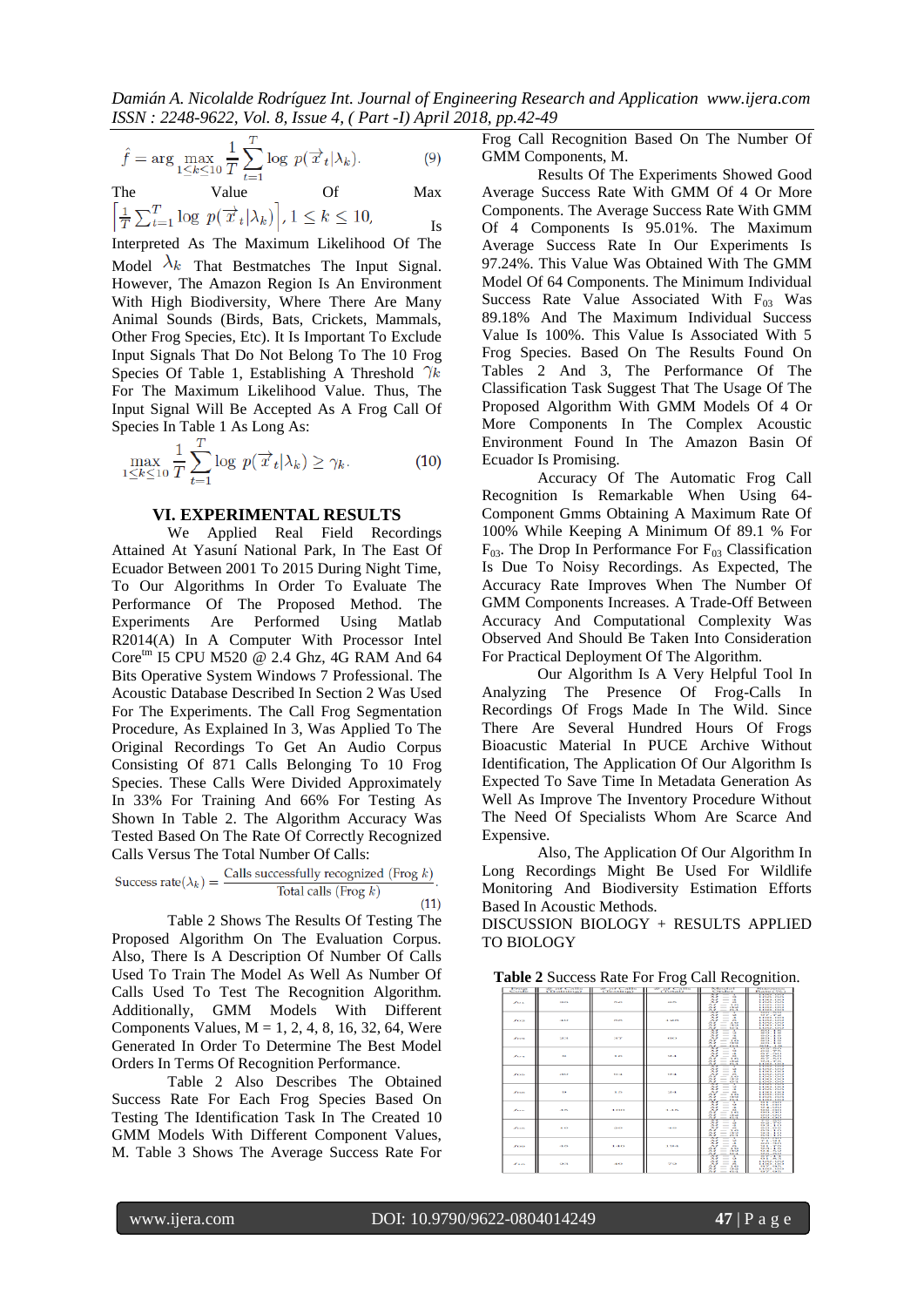*Damián A. Nicolalde Rodríguez Int. Journal of Engineering Research and Application www.ijera.com ISSN : 2248-9622, Vol. 8, Issue 4, ( Part -I) April 2018, pp.42-49*

| Table 3 Average Success Rate For Frog Call |  |
|--------------------------------------------|--|
|--------------------------------------------|--|

| Recognition |
|-------------|
|-------------|

| <b>GMM</b> model | <b>Average Success</b> |
|------------------|------------------------|
| order            | $Rate(\%)$             |
| $M=1$            | 82.23                  |
| $M=2$            | 89.32                  |
| $M=4$            | 95.01                  |
| $M = 8$          | 95.61                  |
| $M=16$           | 95.99                  |
| $M=32$           | 96.96                  |
| $M=64$           | 97.24                  |

## **VII. CONCLUSION**

The Proposed Algorithms For Frog Recognition Based On Exploring The Acoustical Properties Of Frog Calls In Yasuní National Park - Ecuadorian Amazon Region Presents Good Results. Automated Evaluation Of Wildlife Recordings Introduces A Potent Technology That Is Complementary To Existing Survey Techniques Used Currently By Researchers In The Wild. Its Applications Range From Assessing Animal Populations In A Study Zone, Characterization And Inventory Of Unidentified Bioacustic Recordings Archived Creating Automatic Metatags, To Biodiversity Indexes Estimation Based In Acoustic Analysis. From The Performance Evaluation Of Our Algorithms, The Average Success Rate With GMM Models Of 4 O More Components Confirms The Positive Results. These Scores Are Obtanied For The Frog Species Found On Table 1. However, To Ensure The Highest Success Rate With Different Frog Species, It Would Be Recommended To Used GMM Models With 32 Or 64 Components. Moreover, It Is Notable That Many Frog Species Get 100% Of Individual Success Rate. It Is Important To Mention That The Obtained Results Are Based On Recordings With Frog Calls With Uniform Background Noise And Signalto-Noise Ratio Equal Or Greater Than 15 Db. The Selection Of Recordings Avoided Clipped Signals And Mechanical Noise (As Explained In Section 2).

MFCC Coefficients Have Been Used Successfully In Human Voice Characterization For Speaker Identification. The Main Reason For Using MFCC Coefficients In The Frog Recognition Task Is Due To Its Robust Performance When Faced With Non-Stationary Noise, And The Underlying Modeling Of The Sound Production Mechanism Of Frogs Which Might Enable Individual Recognition With More Analysis.

Gmms Performed Well In The Frog Species Recognition Task Using Their Advertisement Call. The Result Was Expected Since Frog's Vocabulary Is Smaller Than In Human Beings Where Gmms Have Been Applied Successfully.

The Implemented System Will Be Very Useful For Researchers Studying Environmental Changes Through Biodiversity Monitoring. Frog Presence Is An Evidence That The Ecosystem Has

Not Been Altered. One Common Way To Obtain Information Is To Measure Frog Population Sizes And Presence. In Fact, Frogs Are Accurate Indicators Of Environmental Stress Due To Their Aquatic And Terrestrial Habitat. Many Important Applications For Biodiversity Monitoring And Wildlife Surveillance Are Envisioned Using The Proposed Algorithm Specially For Wireless Acoustic Sensors.

# **ACKNOWLEDGEMENTS**

The Study Was Supported By Pontificia Universidad Católica Del Ecuador. The Authors Would Like To Thank Estación Científica Yasuní For Their Cooperation During The Execution Of Field Recordings. To Franco Cisneros, Jean Camino, Daniela Pareja And Daniel Rivadeneira For Their Support In The Acoustics Selection Material.

# **REFERENCES**

- [1] M. A. Acevedo And L. J. Villanueva-Rivera, "Using Automated Digital Recording Systems As Effective Tools For The Monitoring Of Birds And Amphibians," Wildlife Soc. Bulletin, Vol. 34, No. 1, Pp. 211–214, Mar. 2013.<br>W.
- [2] W. E. Duellman And L. Trueb, "Vocalization," In Biology Of Amphibians, 1st Ed., Baltimore, MD: Johns Hopkins Univ. Press, 1994, Ch. 4, Pp. 87-107.
- [3] A. Taylor Et Al., "Monitoring Frog Communities: An Application Of Machine Learning," Proc. 8th Annu. Conf. Innovative Applicat. Artificial Intell., Portland–Oregon, 1996, P. 1564–1569.
- [4] T. S. Brandes, "Feature Vector Selection And Use With Hidden Markov Models To Identify Frequency-Modulated Bioacoustic Signals Amidst Noise," IEEE Trans. Audio, Speech And Language Process., Vol. 16, No. 6, Pp. 1173–1180, Aug. 2008.
- [5] C. J. Huang Et Al., "Frog Classification Using Machine Learning Techniques," Expert Syst. Applicat., Vol. 36, No. 2, Pp. 3737–3743, Mar. 2009.
- [6] C. H. Lee Et Al., "Automatic Recognition Of Animal Vocalizations Using Averaged MFCC And Linear Discriminant Analysis," Pattern Recognition Lett., Vol. 27, No. 2, Pp. 93–101, Jan. 2006.
- [7] W. P. Chen Et Al., "Automatic Recognition Of Frog Calls Using A Multistage Average Spectrum," Comput. And Math. Applicat., Vol. 64, No. 5, Pp. 1270–1281, Sep. 2012.
- [8] C. Bedoya Et Al., "Automatic Recognition Of Frog Calls Using A Multistage Average Spectrum," Ecological Informatics, Vol. 24, Pp. 200–209, Nov. 2014.